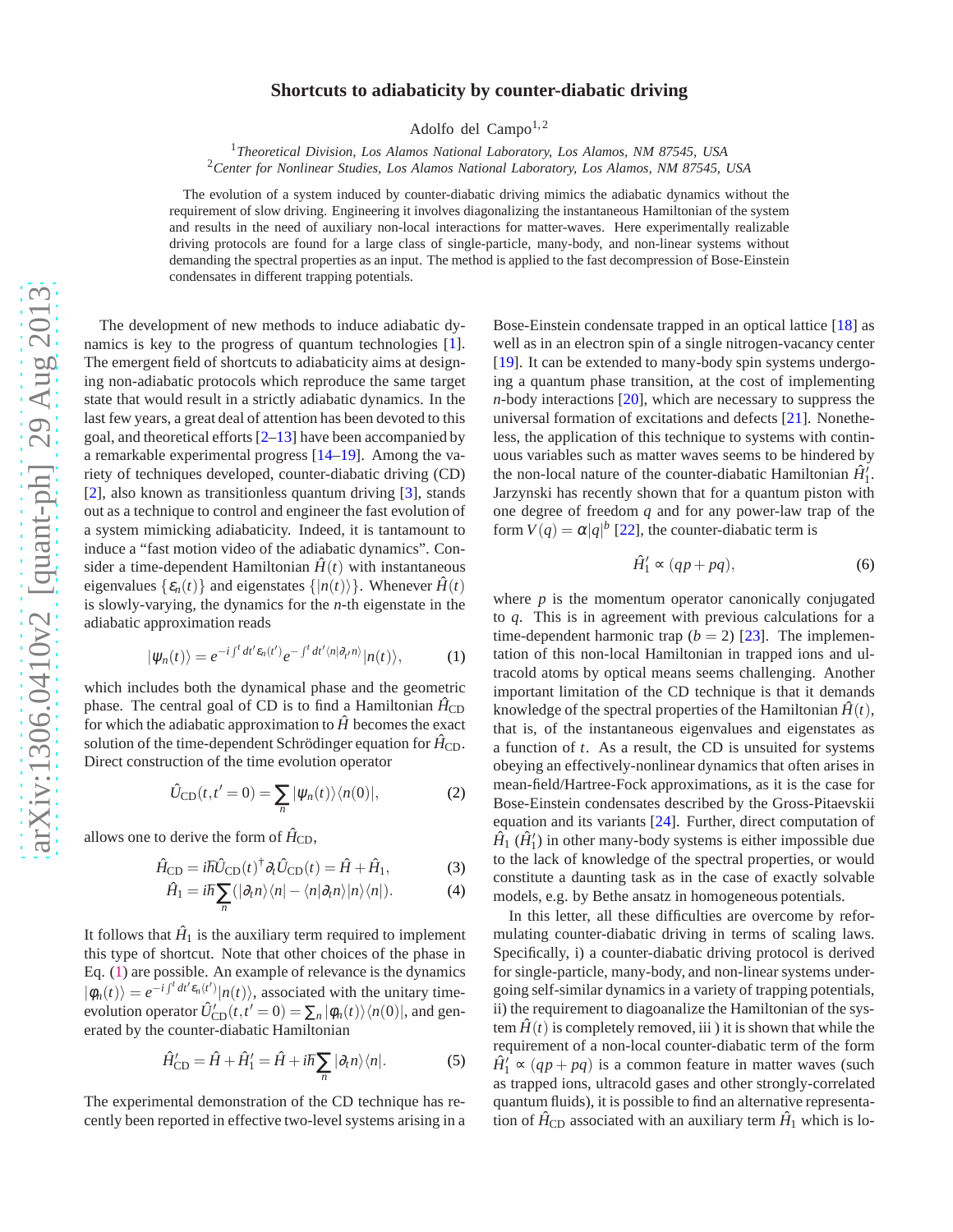cal and experimentally realizable with well-established techniques.

Let us consider the broad family of many-body systems, described by the Hamiltonian

$$
\hat{\mathcal{H}} = \sum_{i=1}^{N} \left[ -\frac{\hbar^2}{2m} \Delta_{\mathbf{q}_i} + \frac{1}{2} m \omega^2(t) \mathbf{q}_i^2 + U(\mathbf{q}_i, t) \right] + \varepsilon(t) \sum_{i < j} V(\mathbf{q}_i - \mathbf{q}_j), \tag{7}
$$

where  $\mathbf{q}_i \in \mathbb{R}^D$  (*D* denoting the effective dimension of the system),  $\Delta_{\mathbf{q}_i}$  is the Laplace operator, and  $U(\mathbf{q}_i, t)$  represents an external trap whose time-dependence is of the form  $U(q,t)$  = U( $\mathbf{q}/\gamma$ , 0)/ $\gamma^2$ ,  $\gamma = \gamma(t)$  being a function of time. The twobody interaction potential obeys

$$
V(\lambda q) = \lambda^{-\alpha} V(q), \tag{8}
$$

which among other relevant examples includes the pseudopotential describing s-wave scattering in ultracold gases, for which  $\alpha = D$ . Without loss of generality, we choose the dimensionless time-dependent coupling constant  $\varepsilon(t)$  to satisfy  $\varepsilon(0) = 1$ . We further consider a stationary state at  $t =$ 0,  $\Phi(t) = \Phi(\mathbf{q}_1, \dots, \mathbf{q}_N; t)$ , with chemical potential  $\mu$ , i.e.,  $\mathcal{H}\Phi = \mu\Phi$  (an assumption we shall remove below).

We begin by pointing out that for a single-particle harmonic oscillator of a single-degree of freedom, two-eigenstates  $|n(\omega_1)\rangle$  and  $|n(\omega_2)\rangle$  corresponding to the *n*-th mode of two different traps of frequencies  $\omega_1$  and  $\omega_2$  are related by the scaling transformation

$$
\langle q|n(\omega_2)\rangle = \gamma_{12}^{-1/2} \langle q/\gamma_{12}|n(\omega_1)\rangle, \qquad (9)
$$

where  $\gamma_{12} = [\omega_1/\omega_2]^{\frac{1}{2}}$  plays the role of a (adiabatic) scaling factor. Under such type of scaling, the dynamics is selfsimilar in real-space. An analogous scaling law, is fulfilled in the quantum piston and power-law traps recently discussed by Jarzynski [\[22\]](#page-4-9), and can be extended to many other systems [\[25](#page-4-12)]. Indeed, exploitation of scaling laws has proved useful in engineering a type of shortcut to adiabatic which does *not* drive the dynamics through the adiabatic manifold of  $\mathcal{H}(t)$ [\[9](#page-4-13), [12\]](#page-4-14). Motivated by this observation, we consider the timeevolution  $\Phi(t)$  of the initial state to be described by the simple scaling

<span id="page-1-0"></span>
$$
\Phi(t) = \gamma^{-\frac{ND}{2}} e^{-i\mu \tau(t)/\hbar} \Phi\Big[\frac{\mathbf{q}_1}{\gamma(t)}, \dots, \frac{\mathbf{q}_N}{\gamma(t)}; 0\Big], \qquad (10)
$$

where the prefactor accounts for the correct normalization and  $\tau(t)$  is a function of time soon to be determined. We note that we will not necessitate knowledge of the precise form of  $\Phi(t=0)$ . Direct substitution into the many-body Schrödinger equation for  $\mathcal{H}$  shows that the ansatz Eq. [\(10\)](#page-1-0) is actually the exact time-dependent solution of the counter-diabatic Hamiltonian  $\mathcal{H}_{CD}$ , with

<span id="page-1-1"></span>
$$
\gamma^2 \mathcal{H}_{\text{CD}}' = \sum_{i=1}^N \Big[ -\frac{\hbar^2}{2m} \Delta_{\sigma_i} + \frac{1}{2} m \omega^2(t) \gamma^4 \sigma_i^2 + U(\sigma_i, 0) -i \frac{\hbar \partial_{\tau} \gamma}{2\gamma} (\sigma_i \partial_{\sigma_i} + \partial_{\sigma_i} \sigma_i) \Big] + \varepsilon \gamma^{2-\alpha} \sum_{i < j} V(\sigma_i - \sigma_j), \tag{11}
$$

where the scaled spatial coordinate and time variables read

<span id="page-1-3"></span>
$$
\sigma_i = \mathbf{q}_i / \gamma, \qquad \tau = \int^t \gamma^{-2}(t') dt'.
$$
 (12)

One can choose a suitable time-dependence of  $\omega^2(t)$  and  $\varepsilon(t)$ to render  $\gamma^2\hat{\mathcal{H}}_{\mathrm{CD}}^{\prime}$  time-independent, and to reduce it to its form at  $t = 0$ , when  $\omega(0) = \omega_0$  and  $\varepsilon(0) = 1$ . This requirement leads to the the consistency conditions

<span id="page-1-2"></span>
$$
\gamma(t) = \left[\frac{\omega_0}{\omega(t)}\right]^{\frac{1}{2}},\tag{13}
$$

$$
\varepsilon(t) = \left[\frac{\omega_0}{\omega(t)}\right]^{\frac{\alpha-2}{2}}.\tag{14}
$$

Under this choice,  $\Phi(0)$  remains a stationary solution of  $\gamma^2 \hat{\mathcal{H}}_{\mathrm{CD}}^{\prime\prime}$  with chemical potential  $\mu$ . Similarly, an initial nonstationary state follows a trivial dynamics in the scaled variables [\[26](#page-4-15)]. The first consistency equation can be considered the definition of the adiabatic scaling factor in a self-similar dynamics. It agrees with the well-known result of the single-particle harmonic oscillator. The second condition implies that for a self-similar dynamics to occur in an interacting-many-body system it might be necessary to change along the process the amplitude of the interactions. In ultracold gases, this can be achieved by means of a Feschbach resonance or a modulation of the transverse confinement. However, for moderate changes of the scaling factors, this condition can be dropped one can set  $\varepsilon(t) = 1$ - and the dynamics is self-similar to a high accuracy [\[12\]](#page-4-14). In addition, certain systems satisfy the condition  $\alpha = 2$  so that  $\varepsilon(t) = 1$  is fulfilled exactly, and no interaction tuning is required. This is the case of a two-dimensional Bose gas, as a reflection of the Pitaevskii-Rosch symmetry [\[27](#page-4-16)]. The same is true for the family of Tonks-Girardeau gases with effectively infinite strength of interactions [\[28\]](#page-4-17), the Calogero-Sutherland model [\[29](#page-4-18)], etc.

Provided that these equations are satisfied, the scaling ansatz [\(10\)](#page-1-0) is an exact solution of the many-body timedependent Schrödinger equation. This result provides a way to apply counter-diabatic driving to the broad family of systems described by Eq. [\(11\)](#page-1-1) without the need to perform the explicit computation in [\(3\)](#page-0-1). By doing so, it removes the requirement to diagonalize the Hamiltonian of the system of interest  $\hat{H}(t)$ , a feature particularly useful to design shortcuts to adiabaticity in interacting many-body systems. As we shall discuss below, it can be applied as well to non-linear equations of motion. Further, one can identify the auxiliary CD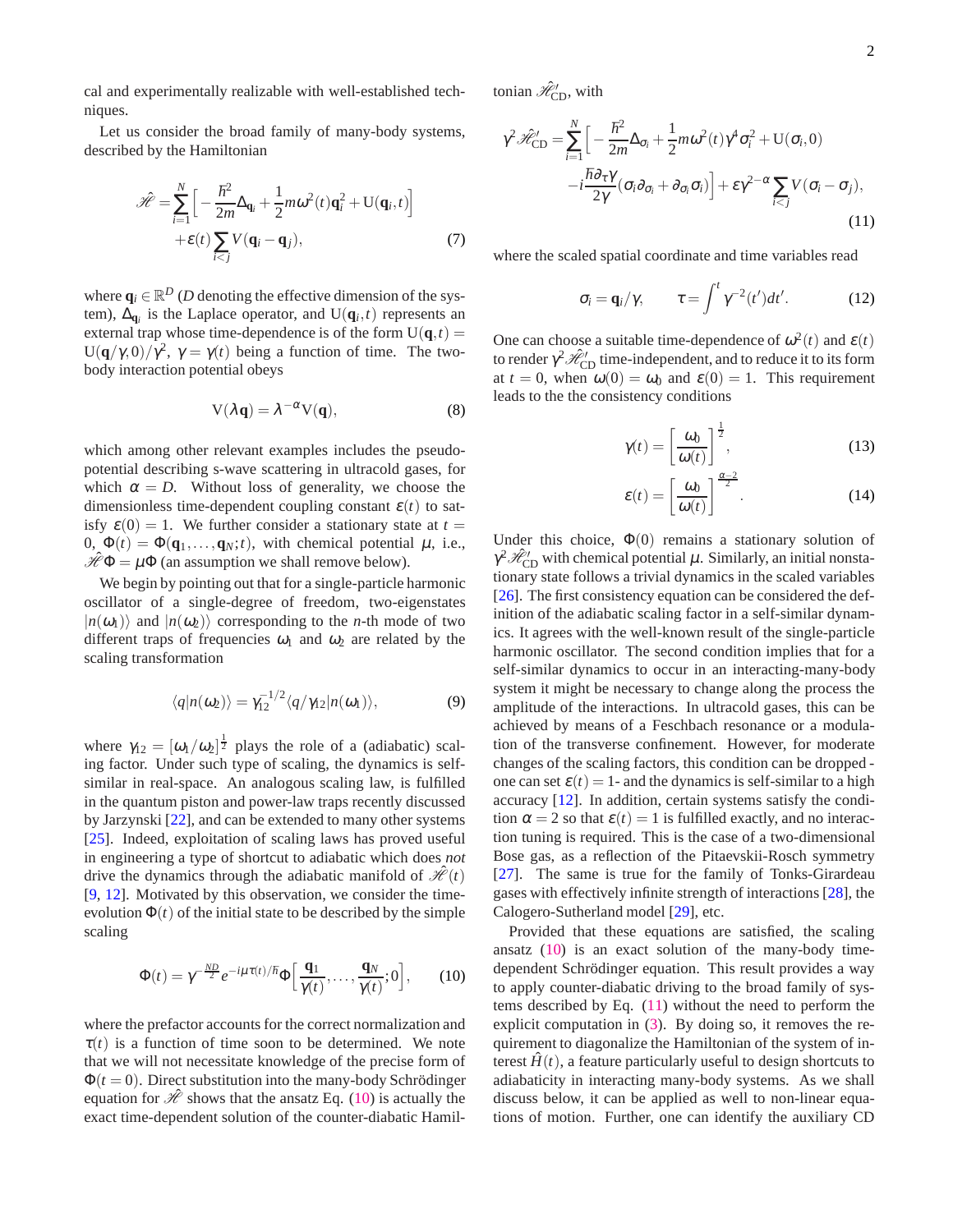term

<span id="page-2-1"></span>
$$
\mathcal{\hat{H}}_1' = -i\frac{\hbar\dot{\gamma}}{2\gamma}\sum_{i=1}^N (\mathbf{q}_i\partial_{\mathbf{q}_i} + \partial_{\mathbf{q}_i}\mathbf{q}_i),\tag{15}
$$

which is needed to drive an *arbitrary* self-similar dynamics of matter-waves through the adiabatic manifold  $\mathcal{H}$  (dots denote derivatives with respect to time *t* throughout the text).

A non-local term like  $\hat{\mathcal{H}}'_1$  is present in generalized harmonic oscillators, and following [\[30](#page-4-19)], we next find an alternative representation of  $\mathcal{H}_{CD}^{\prime\prime}$  in which this term is absent. In order to do so, we consider the *N*-body canonical transformation,

$$
\mathcal{U} = \prod_{i=1}^{N} \exp\left(\frac{im\dot{\gamma}}{2\hbar\gamma}\mathbf{q}_i^2\right) \tag{16}
$$

whose action on  $\mathbf{q}_i$ ,  $\mathbf{p}_i$ , and  $\hat{\mathcal{H}}'_{\text{CD}}$  is as follows,

<span id="page-2-0"></span>
$$
\mathbf{q}_i \to \mathscr{U} \mathbf{q}_i \mathscr{U}^\dagger = \mathbf{q}_i, \tag{17}
$$

$$
\mathbf{p}_{i} \rightarrow \mathscr{U}\mathbf{p}_{i}\mathscr{U}^{\dagger} = \mathbf{p}_{i} - \frac{m\dot{\gamma}(t)}{\gamma(t)}\mathbf{q}_{i},
$$
\n(18)

$$
\hat{\mathcal{H}}_{\text{CD}}^{\prime} \rightarrow \hat{\mathcal{H}}_{\text{CD}}(t) = \mathcal{U} \hat{\mathcal{H}}_{\text{CD}}^{\prime}(t) \mathcal{U}^{\dagger} - i\hbar \mathcal{U} \partial_t \mathcal{U}^{\dagger}.
$$
 (19)

As a result of [\(18\)](#page-2-0), the kinetic energy term in the Hamiltonian is modified, and upon expansion the non-local counterdiabatic term [\(15\)](#page-2-1) is cancelled. The new representation  $\hat{\mathcal{H}}_{CD}(t)$  of the counter-diabatic Hamiltonian resembles that of the original Hamiltonian  $\mathcal{H}$ ,

<span id="page-2-7"></span>
$$
\mathcal{H}_{\text{CD}} = \sum_{i=1}^{N} \left[ -\frac{\hbar^2}{2m} \Delta_{\mathbf{q}_i} + \frac{1}{2} m \Omega^2(t) \mathbf{q}_i^2 + U(\mathbf{q}_i, t) \right] + \varepsilon(t) \sum_{i < j} V(\mathbf{q}_i - \mathbf{q}_j), \tag{20}
$$

with the modified time-dependent (squared) frequency

<span id="page-2-2"></span>
$$
\Omega^2(t) = \omega^2(t) - \frac{\ddot{\gamma}}{\gamma},\tag{21}
$$

this is, the counter-diabatic driving reduces the trap frequency by a term proportional to the acceleration of the scaling factor, a result which resembles the outcome of the Duru transforma-tion in transport problems [\[31\]](#page-4-20). For  $\gamma(t)$  in [\(13\)](#page-1-2), Eq. [\(21\)](#page-2-2) reduces to

<span id="page-2-4"></span>
$$
\Omega^2(t) = \omega^2(t) - \frac{3}{4} \left[ \frac{\dot{\omega}(t)}{\omega(t)} \right]^2 + \frac{1}{2} \frac{\ddot{\omega}(t)}{\omega(t)}.
$$
 (22)

Under this canonical transformation the time-evolution of the initial state, instead of being described by Eq. [\(10\)](#page-1-0), is mapped to  $\Phi(t) \rightarrow \Psi(t) = \mathcal{U}\Phi(t)$ , with

<span id="page-2-6"></span>
$$
\Psi(\mathbf{q}_1,\ldots,\mathbf{q}_N;t) = \exp\left(-i\frac{m\dot{\omega}(t)}{4\hbar\omega(t)}\sum_{i=1}^N \mathbf{q}_i^2\right)\Phi(t), \quad (23)
$$

that is, it acquires the Berry phase which vanishes only as  $\dot{\omega}/\omega \rightarrow 0$  but is non-zero along a shortcut to adiabaticity assisted by CD.



<span id="page-2-5"></span>FIG. 1. **Shortcut to adiabaticity by counter-diabatic driving.** The time-dependent frequency  $\omega(t)$  (solid line) in Eq. [\(25\)](#page-2-3) does not suffice to fulfill adiabaticity in a finite time  $t_F$ . The necessary counter-diabatic driving of the trap frequency  $\Omega(t)$  for a shortcut to an adiabatic expansion is given by Eq. [\(22\)](#page-2-4) and is displayed here for three different values of  $t_F$  (symbols), for an expansion factor  $\gamma(t_F) = 2$ . The values of the product  $\omega_0 t_F$  correspond to the onset of the adiabatic limit ( $\circ$ ), a moderate speed-up ( $\Box$ ), and an ultrafast expansion  $(\diamond)$ ,

Let us summarize the results above. To drive the dynamics of a given state of  $\mathcal{H}$  mimicking adiabaticity for the driving  $\omega(t)$ , it suffices to implement instead the counter-diabatic driving  $\Omega(t)$  and to fulfill the consistency conditions Eqs. [\(13\)](#page-1-2) and [\(14\)](#page-1-2), which are still referred to the driving  $\omega(t)$ . It is worth pointing out that the frequency modulation in Eq.  $(22)$ was derived before in a different context, that of a singleparticle time-dependent harmonic oscillator, as the consistency condition for a time-dependent Gaussian variational ansatz for the instantaneous ground state [\[32\]](#page-4-21). CD for selfsimilar process is as well related to the inversion of the scaling laws for a time-dependent harmonic oscillator [\[5\]](#page-4-22), choosing γ(*t*) according to Eq. [\(13\)](#page-1-2) and promoting <sup>ω</sup>(*t*) → Ω(*t*) in the corresponding consistency equation (Ermakov equation).

A possible implementation of a shortcut to adiabaticity assisted by CD would be as follows. Consider the case in which we are interested in driving a transition from  $|n(0)\rangle$  to  $|n(t_F)\rangle$ in a time  $t_F$ . The condition for the CD driving Hamiltonian to equal the system Hamiltonian  $\mathcal{H}_{CD}(t) = \mathcal{H}(t)$  at  $t = \{0, t_F\}$ , leads to the boundary conditions

<span id="page-2-8"></span>
$$
\begin{aligned} \n\omega(0) &= \omega_0, \dot{\omega}(0) = 0, \ddot{\omega}(0) = 0, \\ \n\omega(t_F) &= \omega_F, \dot{\omega}(t_F) = 0, \ddot{\omega}(t_F) = 0, \n\end{aligned} \tag{24}
$$

which can be satisfied by an interpolating ansatz. Choosing it to be a polynomial  $\omega(t) = \sum_{k=1}^{6} a_k (t/t_F)^{k-1}$  we find

<span id="page-2-3"></span>
$$
\omega(t) = \omega_0 + 10\delta s^3 - 15\delta s^4 + 6\delta s^5, \tag{25}
$$

where  $\delta = \omega_F - \omega_0$  and  $s = t/t_F$  for short.

Using Eq. [\(22\)](#page-2-4), the required modulation of the trap frequency  $\Omega^2(t)$  to implement a shortcut to adiabaticity in a finite time  $t_F$  can be derived. Instances of the resulting counterdiabatic driving are displayed in Fig. [1.](#page-2-5) For sufficiently slow expansions,  $\Omega^2(t)$  approaches  $ω^2(t)$ , as expected. For moderate speed-ups, the non-monotonic behavior of  $\Omega^2(t)$  as function of *t* is enhanced. In the limit of exceedingly short expansion times,  $\Omega^2(t)$  can become temporarily negative. This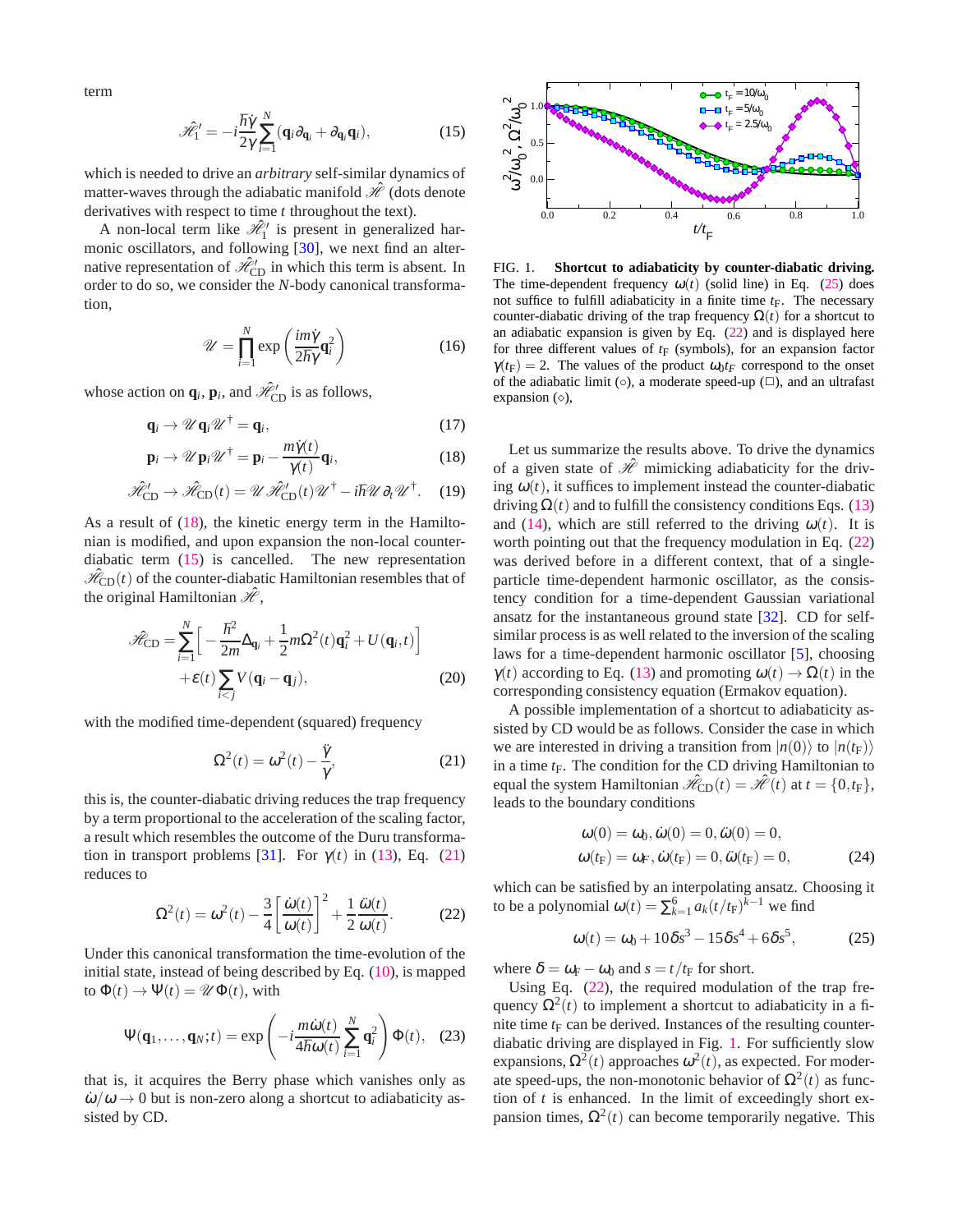is tantamount to the transient inversion of the trapping potential during which it becomes an expelling barrier, providing the required speed up. Such modulation can be implemented by applying an offset field in optical traps [\[33\]](#page-4-23) or using time-averaging potentials [\[34](#page-4-24)]. For expansion times such that  $\Omega^2(t) > 0$ , the counter-diabatic driving can be implemented as in the experiments with ultracold gases and Bose-Einstein condensates reported by Schaff *et al.* where a magnetic confinement was used [\[14,](#page-4-3) [15\]](#page-4-25).

In the following, we shall illustrate the usefulness of this new formulation of the counter-diabatic driving by engineering a shortcut to adiabaticity in systems where the design based on Eq. [\(3\)](#page-0-1) is not applicable. This is the case for the effective non-linear dynamics of Bose-Einstein condensates, which precludes the application of the superposition principle, exploited to derive the form of  $\hat{\mathcal{H}}_{CD}$  in Eq. [\(3\)](#page-0-1). Within a mean-field description, the time-dependent Gross-Pitaevskii equation (TDGPE)

$$
i\hbar \partial_t \Phi(\mathbf{q}, t) = \left[ -\frac{\hbar^2}{2m} \Delta_\mathbf{q} + \frac{1}{2} m \omega^2(t) \mathbf{q}^2 + U(\mathbf{q}, t) + g_D |\Phi(\mathbf{q}, t)|^2 \right] \Phi(\mathbf{q}, t), \quad (26)
$$

rules the dynamics of  $\Phi(\mathbf{q},t)$ , the normalized condensate wavefunction. For a self-similar dynamics of the form  $Φ$ (**q**,*t*) =  $γ^{-\frac{D}{2}}$  exp( $-iμτ(t)/\hbar$ ) $Φ$ (**q**/γ,*t* = 0) the non-local auxiliary term  $\hat{\mathcal{H}}_1' = -i \frac{\hbar \gamma}{2\gamma} (\mathbf{q} \partial_{\mathbf{q}} + \partial_{\mathbf{q}} \mathbf{q})$  is required. Alternatively,  $\Psi(t) = \exp\left(i\frac{m|\mathbf{q}|^2\dot{\gamma}}{2\gamma\hbar}\right)$  $\frac{(|\mathbf{q}|^2 \dot{\gamma}}{2\gamma \hbar}) \Phi(\mathbf{q},t)$  satisfies the TDGPE provided that  $\tau(t)$ ,  $\gamma(t)$  and  $\Omega^2(t)$  are given by Eqs. [\(12\)](#page-1-3), [\(13\)](#page-1-2), and [\(22\)](#page-2-4) respectively, and that  $g_D(t) = g_D(0)\gamma^{D-2}$ .  $\Psi(t)$  differs from the previous scaling laws reported for Bose-Einstein condensates [\[35\]](#page-4-26) in that the scaling factor  $\gamma(t)$  follows the adiabatic trajectory. Note however that the same protocol holds exactly beyond mean-field, that is, it induces the time evolution of the many-body wavefunction according to Eq. [\(23\)](#page-2-6) for the microscopic model in Eq. [\(20\)](#page-2-7) with the Fermi-Huang pseudopotential ( $V(\mathbf{q}) = g\delta(\mathbf{q})d_{|\mathbf{q}|}(|\mathbf{q}| \cdot)$ ). Many experiments are performed in the the Thomas-Fermi (TF) regime, where the mean-field energy dominates over the kinetic energy contribution, and the term with the Laplacian can be dropped. Remarkably, it is then possible to find an exact counter-diabatic driving protocol without tuning the interaction strength, so that  $g(t) = g(0)$ , in any dimension *D*. Redefining  $\tau(t) =$  $\int_0^t \gamma(t')^{-D} dt'$ , it is found that the counter-diabatic frequency takes the form

$$
\Omega_{\rm TF}^2(t) = \frac{\omega_0^2}{\gamma^{D+2}} - \frac{\ddot{\gamma}}{\gamma},\tag{27}
$$

which results in

$$
\Omega_{\rm TF}^2(t) = \omega_0 \omega(t) \left[ \frac{\omega(t)}{\omega_0} \right]^{\frac{D}{2}} - \frac{3}{4} \left[ \frac{\dot{\omega}(t)}{\omega(t)} \right]^2 + \frac{1}{2} \frac{\dot{\omega}(t)}{\omega(t)}.
$$
 (28)

If no auxiliary term is to be present at the beginning and end of the process,  $\omega(t)$  has to satisfy the boundary conditions in [\(24\)](#page-2-8), as it is the case for the polynomial ansatz in Eq. [\(25\)](#page-2-3). Implementation of the driving frequency  $\Omega_{TF}(t)$  in the laboratory (e.g. as in [\[15](#page-4-25)]), would induce a fast motion video of the adiabatic dynamics of the condensed gas. Using the recently developed non-destructive Faraday imaging, it would be even possible to track the evolution of the cloud, and to measure  $\gamma(t)$  in a single experimental realization [\[36\]](#page-4-27). This would constitute a remarkable demonstration of the shortcuts proposed here.

It should be clear that our results are directly applicable to other self-similar evolutions, in the absence of a harmonic trap in  $\mathcal{\hat{H}}$  (i.e., with  $\omega(t) = 0$ ), as it is the case for the dynamics in time-dependent power-law potentials recently discussed by Jarzynski [\[22\]](#page-4-9). We consider here the extension to an arbitrary dimension *D* and power exponent *b*,  $U(q,t) = \alpha |q/\xi(t)|^b$ , where  $\alpha > 0$  and  $\xi(t) > 0$  is the timedependent width. Noticing that the scaling factor is then given by  $\gamma(t) = \left[\xi(t)/\xi(0)\right]_0^{\frac{b}{b+2}}$ , it follows that the local counterdiabatic driving associated with the single-particle shortcuts proposed in [\[22\]](#page-4-9), corresponds to the auxiliary potential

$$
\hat{\mathcal{H}}_1 = -\frac{1}{2} \frac{b}{b+2} m \frac{\ddot{\xi}}{\xi} \mathbf{q}^2, \tag{29}
$$

which is applicable to a variety of many-body systems as well (those for which  $\alpha = 2$ ), and in particular to Bose-Einstein condensates in the Thomas-Fermi regime. For systems in Eq. [\(11\)](#page-1-1) with  $\alpha \neq 2$ , the self-similar dynamics is to be assisted by tuning the strength of the interactions according to  $\varepsilon(t) = \gamma(t)^{\alpha-2}$ . The case  $b \to \infty$  corresponds to an expanding quantum piston [\[12](#page-4-14), [13,](#page-4-2) [22\]](#page-4-9), where the external trap is a timedependent box of width  $\xi(t)$ , and the counterdiabatic-term reduces precisely to the auxiliary potential  $U^{aux}(\mathbf{q}) = -\frac{1}{2}m\frac{\xi}{\xi}$  $\frac{\xi}{\xi} \mathbf{q}^2$ engineered in [\[12\]](#page-4-14).

Before closing, we discuss an important application at the single-particle level of relevance to thermal ultracold gases, and in particular, to trapped ions. A realization of a quantum engine has been proposed using an Otto cycle with a single ion in a time-dependent trap as a working medium [\[37](#page-4-28), [38\]](#page-4-29). Using shortcuts to adiabaticity, it is possible to engineer a "superadiabatic engine" which operates at maximum efficiency and has tunable output power [\[39\]](#page-4-30). The driving protocol proposed here allows one to achieve this goal by substituting the standard compression and expansion adiabats by their speeded up counterparts.

In conclusion, a reformulation of the counter-diabatic driving technique has been presented which allows the engineering of shortcuts to adiabaticity in a large class of single- and many-particle quantum systems confined in time-dependent traps. In doing so, we have removed the requirement to diagonalize the instantaneous Hamiltonian as well as the restriction to linear dynamics. The auxiliary counter-diabatic term needed to speed up an arbitrary self-smilar dynamics has been found in all these systems. The resulting protocol drives the evolution along the adiabatic trajectory of the system of interest and it involves a time-dependent harmonic potential which can be implemented with well-established experimental tech